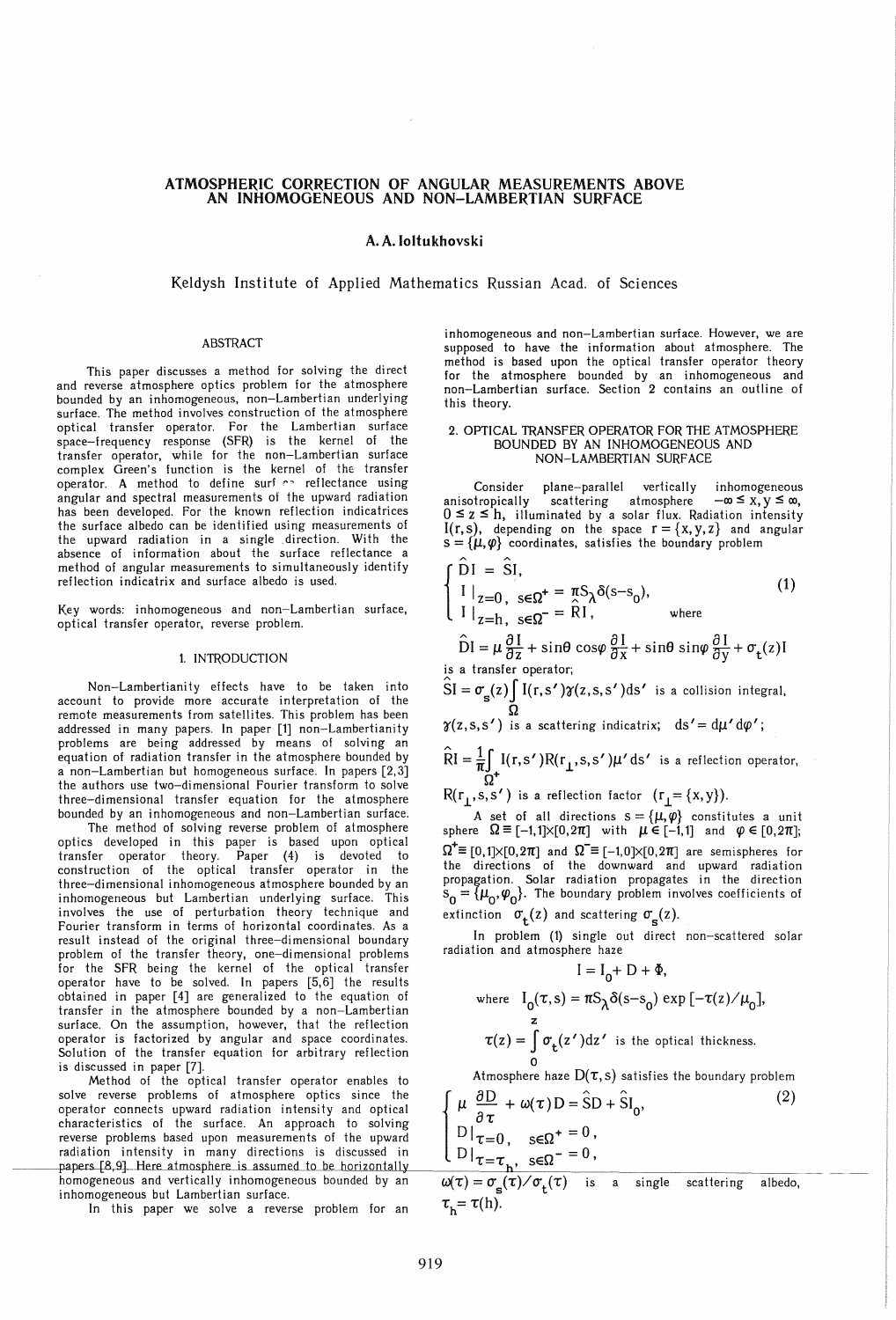The inhomogeneous component of the radiation field is found from the problem

$$
\begin{cases}\nD\Phi = S\Phi, \\
\Phi|_{z=0}, \quad s \in \Omega^+ = 0, \\
\Phi|_{z=h}, \quad s \in \Omega^- = \widehat{R}\Phi + \widehat{R}[D + I_0].\n\end{cases}
$$
\n(3)

Allow constraints. Flat surface {x, y} can be broken up into the finite number of sub areas  $Q_i \subset R^2$  ( $UQ_i = R^2$ ,  $Q_i \cap Q_i = 0$ , i=j). Each of then satisfies condition [7]

$$
\mathsf{R}(\mathsf{r}_\perp,\mathsf{s},\mathsf{s}') = \mathsf{q}_\mathsf{j}(\mathsf{r}_\perp)\mathsf{R}_\mathsf{j}(\mathsf{s},\mathsf{s}'), \quad \mathsf{r}_\perp{\in}\,\mathsf{Q}_\mathsf{j},
$$

i.e. we can single out surface sections using the same reflection indicatrix. Let's extend each function  $q_i(r_1)$ beyond Q, area:  $q_i(r_i) \equiv 0$ ,  $r_i \notin Q_i$ .

Consider a set of boundary problems for functions  $\Phi_{\bf j}({\bf r},{\bf s})$ :  $\widehat{D}\Phi = \widehat{S}\Phi$ .

$$
\begin{cases}\n\Phi_{\mathbf{j}}\Big|_{z=0, \text{ }s\in\Omega^{+}} = 0, & (4) \\
\Phi_{\mathbf{j}}\Big|_{z=h, \text{ }s\in\Omega^{-}} = q_{\mathbf{j}}\hat{R}_{\mathbf{j}}\Phi_{\mathbf{j}} + q_{\mathbf{j}}E_{\mathbf{j}}(s), & \text{where} \\
\hat{R}_{\mathbf{j}}\Phi_{\mathbf{j}} = \frac{1}{\pi}\int_{\Omega^{+}} \Phi_{\mathbf{j}}(r, s')R_{\mathbf{j}}(s, s')\mu' \,ds', \\
E_{\mathbf{j}}(s) = \hat{R}_{\mathbf{j}}[D + I_{0}]. & (5)\n\end{cases}
$$

Replacing function  $\Phi(r, s)$  by the sum

$$
\Phi(r,s) = \sum_{j=1}^{J} \Phi_j(r,s),
$$

we neglect photons having being reflected from area  $Q_j$ , and subsequently reflected from area  $\mathbf{Q}_i$  (i=j). The share of such photons is obviously small as compared with the total radiation. Thus, instead of solving initial boundary problem for the arbitrary reflection law we solve several problems for the reflection function being factorized by angular and space coordinates. By analogy with the Lambertian surface function  $q_i(r_i)$  will be referred to as a surface albedo. The normalization condition for the reflection indicatrix  $R_j(s,s')$  is written<br> $\frac{1}{\pi} \int R_j(s,s') \mu ds = 1$ .

$$
\frac{1}{\pi} \int_{\Omega} R_{\mathbf{j}}(s, s') \mu \mathrm{d} s = 1.
$$

Solution of problem (4) for the arbitrary reflection law is described in book [5]. The case for Lambertian surface is discussed in paper [4]. Henceforth index j corresponding to a certain sub area will be omitted in boundary problems. We shall make use of the perturbation theory technique [4].

We shall designate the surface albedo as

$$
q(r_1) = \overline{q} + \varepsilon \widetilde{q}(r_1) \le 1,
$$

where  $\overline{q}$  is the mean albedo,  $\varepsilon$  is the small parameter,  $\widetilde{q}(r_1)$ is albedo variations, and expand function  $\Phi$  into a series in powers of  $\varepsilon$ 

$$
\Phi(r,s) = \sum_{k=1}^{\infty} \varepsilon^k \Phi_k(r,s).
$$

Using Fourier transform

$$
f(p) = F[f](p) = \int_{-\infty}^{\infty} f(r_{\perp}) e^{i(p, r_{\perp})} dr_{\perp},
$$
  
(p, r<sub>1</sub>) = p<sub>x</sub>x + p<sub>y</sub>y, dr<sub>1</sub>=dxdy,

the initial three-dimensional boundary problem is reduced to a parametric set of one-dimensional boundary problems for the SFR of a surface with non-Lambertian reflection [5]. SFR of a single scattering satisfies the boundary problem

$$
\begin{cases}\n\mu \frac{\partial W_1}{\partial z} + [\sigma_t(z) - i(p, s_1)]W_1 = \hat{S}W_1, & (6) \\
W_1 |_{z=0}, \ s \in \Omega^+ = 0, & (6) \\
W_1 |_{z=h}, \ s \in \Omega^- = E(s), & \text{where} \\
p = \{p_x, p_y\}, (p, s_1) = p_x \cos \varphi \sin \theta + p_y \sin \varphi \sin \theta.\n\end{cases}
$$

SFR of order k is expressed recurrently in terms of SFR of order  $k-1$ 

$$
\begin{cases}\n\mu \frac{\partial W_{k}}{\partial z} + [\sigma_{t}(z) - i (p, s_{\perp})]W_{k} = \hat{S}W_{k}, \\
W_{k} | z = 0, s \in \Omega^{+} = 0, \\
W_{k} | z = h, s \in \Omega^{-} = \hat{R}W_{k-1}.\n\end{cases}
$$
\nIn case of a Lambertian surface, SFR is

$$
W(z, p, s) = W_1(z, p, s) = ... = W_k(z, p, s)...
$$

and satisfies the boundary problem [4]

$$
\begin{cases}\n\mu \frac{\partial W}{\partial z} + [\sigma_t(z) - i(p, s_\perp)]W = \hat{S}W, \\
W|_{z=0}, \quad s \in \Omega^+ = 0, \\
W|_{z=h}, \quad s \in \Omega^- = 1.\n\end{cases}
$$
\n(7)

 $SFR$   $W(z,p,s)$  does not depend on the properties of the underlying surface and presents an atmosphere transfer function.

SFR  $W_{1}(z,p,s)$  satisfying the boundary problem (6) can be expressed in terms of Green's function  $W_{\mathfrak{F}}(z, p, s, s_{\mathbf{s}})$  [5]

$$
W_1(z, p, s) = \int_{\Omega^-} E(s_s) W_{\delta}(z, p, s, s_s) ds_s,
$$
 (8)

 $\text{where}\quad \ \ \mathsf{s}_\mathbf{s}\! = \{\boldsymbol{\mu}_\mathbf{s}, \boldsymbol{\varphi}_\mathbf{s}\}, \quad \ \mathsf{d}\mathsf{s}_\mathbf{s}\! = \mathsf{d}\boldsymbol{\mu}_\mathbf{s} \mathsf{d}\boldsymbol{\varphi}_\mathbf{s},$ that satisfies boundary problem

$$
\begin{cases}\n\mu \frac{\partial W_{\delta}}{\partial z} + [\sigma_t(z) - i(p, s_\perp)]W_{\delta} = \hat{S}W_{\delta}, & (9) \\
W_{\delta}|_{z=0, \text{ } s \in \Omega^+} = 0, & (9) \\
W_{\delta}|_{z=h, \text{ } s \in \Omega^-} = \delta(s - s_s)\n\end{cases}
$$

and does not depend on the area  $Q_j$ .

SFR of the atmosphere bounded by a Lambertian surface W(z, p, s) is related to Green's function  $W_{\mathcal{S}}(z, p, s, s_{-})$  as

$$
W(z, p, s) = \int_{\Omega} W_{\delta}(z, p, s, s_s) ds_s.
$$
 (10)

Solution of problem (4) in approximation of a single reflection from the surface is written

$$
\Phi_{1,j}(r_{\perp}, s) = \frac{1}{(2\pi)^2} \iint_{-\infty}^{\infty} W_{1,j}(z, p, s) \check{q}_j(p) e^{-i(p, r_{\perp})} dp,
$$
  
dp = dp<sub>x</sub>dp<sub>y</sub>. (11)

The final solution of the problem we found by the formula

$$
\Phi_{1}(r_{\perp}, s) = \frac{1}{(2\pi)^{2}} \sum_{j=1}^{J} \int_{-\infty}^{\infty} W_{1,j}(z, p, s) \check{q}_{j}(p) e^{-i(p, r_{\perp})} dp.
$$
\n(12)

Thus, solution of the boundary problem (1) reduces to solution of the boundary problems (2) and (9) that do not depend on the surface reflectance. Then function  $E_j(s)$  and  ${\rm SFR \ W}_{\mathbf{1}\mathbf{j}}(\mathsf{z},\mathsf{p},\mathsf{s})$  are evaluated for each reflection indicatrix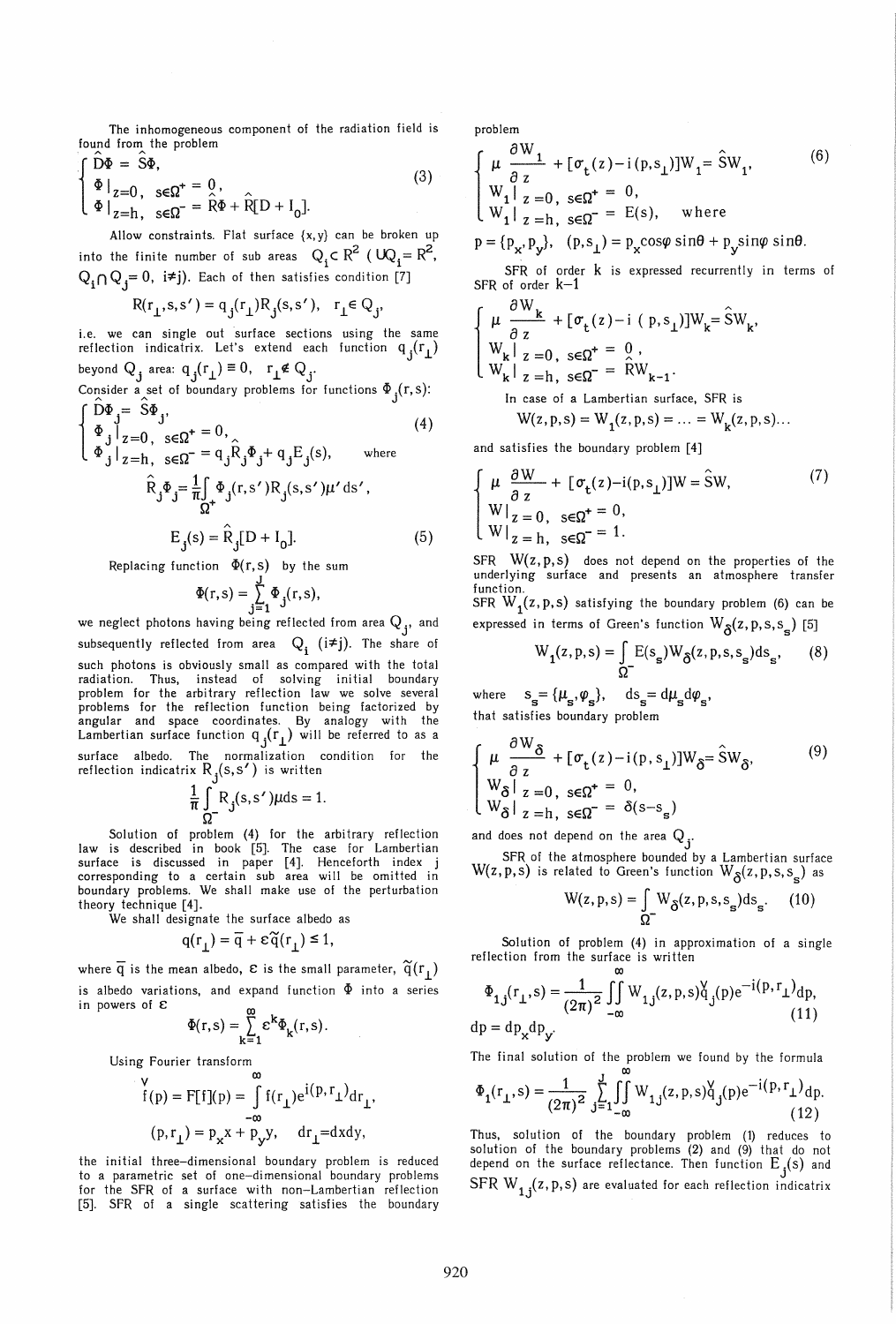R<sub>1</sub>(s,s') by expression (8). Radiation intensity variations J are evaluated for each sub area using (11), while the final solution is found as a superposition of the special cases.

Expression (12) presents the transfer operator of the atmosphere bounded by an inhomogeneous, non-Lambertian underlying surface that connects radiation intensity in approximation of a single reflection from the surface albedo.

If we present the upward radiation SFR  $W_{1,i}(z, p, s)$  as a sum of non-scattered and scattered components

$$
W_{1,j} = E_j(s) \exp\{-[\tau(h) - \tau(z) - i(h - z)(p, s_1)] / |\mu|\} + W_{d,i}(z, p, s),
$$

the transfer operator can be written as

$$
\Phi_{1}(r,s) = \sum_{j=1}^{J} [E_{j}(s)e^{-[\tau(h)-\tau(z)]/|\mu|} q_{j}(r_{\perp} - \tilde{r}) +
$$
  
\n
$$
+ \frac{1}{(2\pi)^{2}} \iint_{-\infty}^{\infty} W_{d,j}(z, p, s)q_{j}(p)e^{-i(p, r_{\perp})}dp =
$$
  
\n
$$
= \sum_{j=1}^{J} [E_{j}(s)e^{-[\tau(h)-\tau(z)]/|\mu|} q_{j}(r_{\perp} - \tilde{r}) +
$$
  
\n
$$
+ \iint_{-\infty}^{\infty} \Theta_{d,j}(z, r_{\perp} - r'_{\perp}, s)q(r'_{\perp})dr'_{\perp}, \quad (13)
$$

 $\widetilde{r} = (h-z)tg \theta \{\cos \varphi, \sin \varphi\}.$ 

Here  $\Theta_{d,i}(z, r_{\perp}, s)$  is the scattering function

$$
\Theta_{d,j} = F^{-1}[W_{d,j}] = \frac{1}{(2\pi)^2} \iint_{-\infty}^{\infty} W_{d,j}(z, p, s) e^{-i(p, r_{\perp})} dp \quad (14)
$$

Expression (13) is another form of writing the atmosphere transfer operator, that henceforth will be used as a basis of the algorithm for the reverse problem solution.

## 3. IDENTIFICATION OF A SURF ACE ALBEDO FOR THE KNOWN REFLECTION INDICATRICES

#### 3.1. Background

Assume that the atmosphere model is familiar i.e.<br>height dependence of the scattering  $\sigma_{\bf g}(z)$  and extinction  $\sigma_{\text{t}}(z)$  coefficients and scattering indicatrix  $\gamma(z,s,s')$  are specified. Also assume that reflection indicatrices of various surface areas are familiar and that albedo does not change within one area, i.e.  $q_j(r_\perp)\equiv q_j\ \ (r_\perp \in Q_j).$ 

The problem consists in evaluating the surface albedo  $q_j$  (j = 1,..., J) using the known values of the upward  $q_j$  (j = 1,..., J) using the known values of the upward radiation intensity  $I(r,s)$  at altitude Z and in direction  $s = {\mu, \varphi}.$ 

The intensity of the upward radiation in approximation of a single reflection from the surface under the above assumptions is defined by

$$
I = D(z, s) + \sum_{j=1}^{J} q_j [E_j(s)e^{-[\tau(h) - \tau(z)]/|\mu|} H_j(r_1 - \tilde{r}) + \int_{-\infty}^{\infty} \Theta_{d,j}(r_1 - r'_1) H_j(r'_1) dr'_1], \quad (15)
$$

where  $H_i$  is the Heaviside step function of the area  $Q_i$ 

$$
H_{j}(r_{\perp}) = \begin{cases} 1, & r_{\perp} \in Q_{j}, \\ 0, & r_{\perp} \notin Q_{j}. \end{cases}
$$

Allow a symbol

$$
P_{j}(r_{\perp}) = E_{j}(s)e^{-[\tau(h) - \tau(z)] / |\mu|}H_{j}(r_{\perp} - \tilde{\tau}) +
$$
  

$$
+ \iint_{-\infty}^{\infty} \Theta_{d,j}(r_{\perp} - r'_{\perp})H_{j}(r'_{\perp})dr'_{\perp}, \qquad (16)
$$

(we fix values of **z** and S, hence these arguments of the functions  $Q_{d,j}$  and  $P_j$  can be omitted).

Instead of expression (15) we obtain

$$
\Phi_1(r,s) = I(r,s) - D(z,s) = \sum_{j=1}^{J} q_j P_j(r_\perp). \tag{17}
$$

Thus albedos  $q_i$  are coefficients of the function  $\Phi_1(r_1)$ expansion into series in functions  $P_f(r_1)$ .

Reverse problem algorithm involves

1). Solution of the boundary problem (2) for an atmosphere haze and evaluation of function  $\Phi_{\bf 1}({\bf r},{\bf s})$ = ${\bf l}({\bf r},{\bf s})$ - ${\bf D}({\bf z},{\bf s}).$ 

2). Calculation of function  $E_j(s)$  by the formula (5).

3). Solution of the boundary problem (9) for Green's function  $W_{\mathcal{S}}(z, p, s, s_{\epsilon}).$ 

4). Evaluation of SFR  $W_1(z, p, s)$  by the expression (8).

5). Calculation of the scattering function  $\Theta_{d,i}(r,s)$  using

Fourier transform (14).<br>6). Calculation of functions P<sub>;</sub>(r<sub>1</sub>) using convolution (16).

7). Evaluation of coefficients of the function  $\Phi_1(r_1)$  best approximation by functions  $P_i(r_1)$  (under fixed  $z$  and  $s$ values).

### 3.2. Numerical realization of the algorithm

Boundary problem (2) for an atmosphere haze is solved using the method of iterations in multiplicity of scattering [5]. We calculate integral (5) for the function<br>E<sub>j</sub>(s) using trapezoid formula when integrating with respect to azimuth, and Gauss' quadrature when integrating with respect to zenith angle.<br>Calculation of Green's function  $W_{\mathcal{S}}(z, p, s, s)$  is the

most tedious part of the algorithm. Boundary problem (9) is solved using iteration in multiplicity of scattering. Collision integral is evaluated for each iteration using the efficient algorithm developed in [7]. The algorithm is based upon two properties of the collision integral of the non-polarized radiation, namely:

- scattering indicatrix (being the kernel of the integral operator) at a particular point Z is a function only of the total scattering angle,

$$
\gamma(z, s, s') \equiv \gamma(z, \cos \chi), \text{ where}
$$
  

$$
\cos \chi = \mu \mu' + \sqrt{1 - \mu^2} \sqrt{1 - {\mu'}^2} \cos (\varphi - \varphi').
$$

- collision integral is the operator of the circular convolution over azimuth.

In order to more efficiently use the second point a uniform grid over azimuth has to be used. In this case point  $|\varphi_{i} - \varphi_{i'}|$  is also a node of the grid under any values of  $i$  and  $i'$ . Here we can evaluate matrix  $\gamma(\mu_{\tt j}, \mu_{\tt j'}, \varphi_{\tt j})$ . We shall break up the interval of the scattering angle change into  $L$  sub intervals  $\mathbb{R}_1$  so that relative change of the scattering indicatrix within one interval does not exceed the preset value  $\varepsilon$ . We shall break up a set of the grid nodes  $\mu_{\mathbf{j}} \times \mu_{\mathbf{j'}} \times \varphi_{\mathbf{i}}$  into  $\mathsf{s}_1$  sub sets:

$$
(\boldsymbol{\mu}_j,\,\boldsymbol{\mu}_{j'},\,\boldsymbol{\varphi}_i) \in \mathbb{S}_1, \quad \text{ if } \quad
$$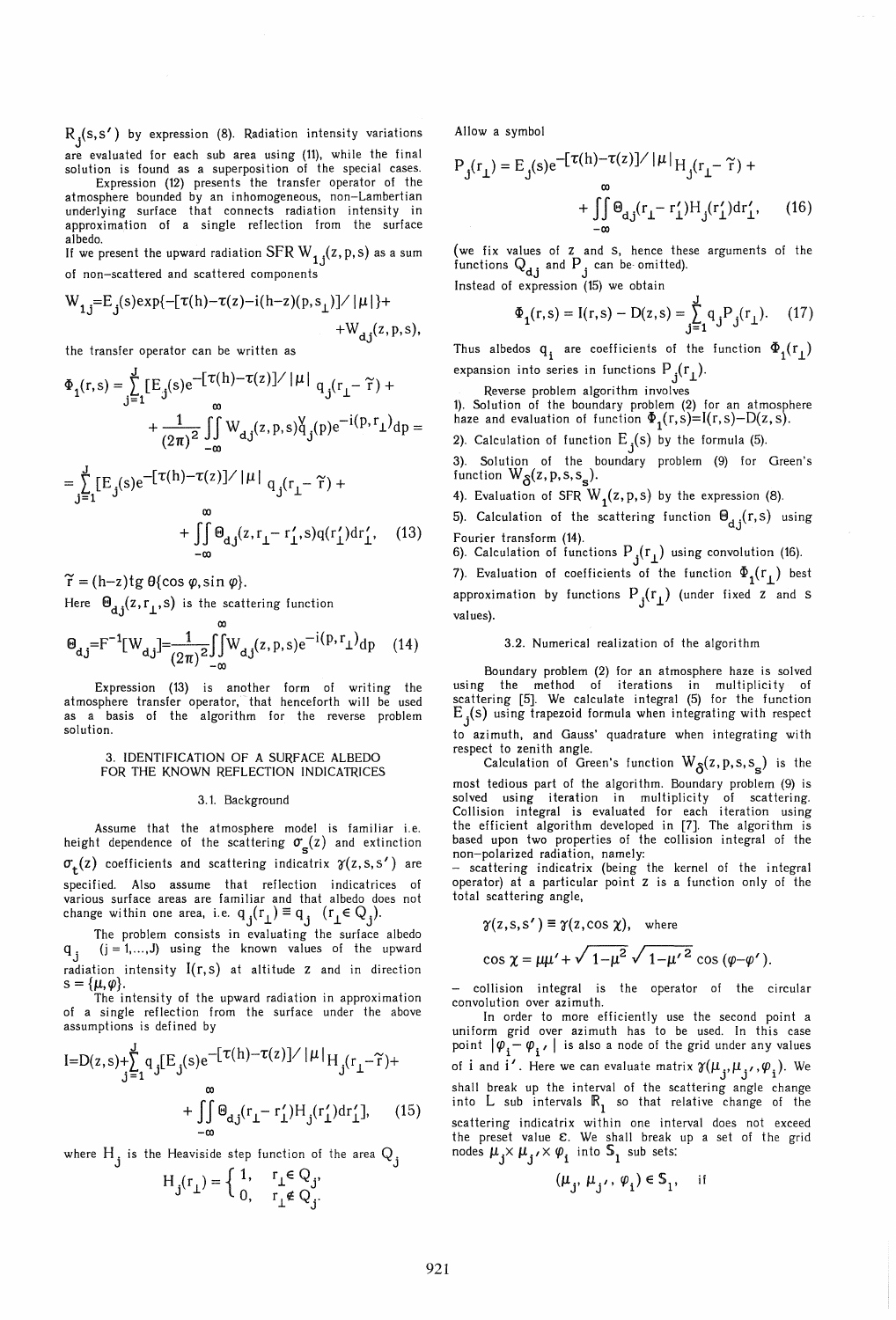$$
\mu_j \mu'_{j'} + \sqrt{1-\mu_j^2} \sqrt{1-\mu'_{j'}^2} \cos \varphi_i \in \mathbb{R}_1
$$
.

In addition to that we shall replace a three-dimensional matrix of the scattering indicatrix values by the one-dimensional array  $\gamma_1$ ,  $l = 1,...,L$  of the scattering indicatrix mean values for each interval. To calculate collision integral we take the summation of the integrand<br>values over each of the sub sets S, and subsequently multiply the sum by  $\gamma_1$ . Thus we substitute IXJ multiplications with L multiplications such that value L does not depend on the grid dimensions. Efficiency of this algorithm considerably increases with the grid dimensions growth since a number of multiplications increases in proportion to the grid dimensions rather than to dimensions square. The algorithm relative error does not exceed value  $\varepsilon$ .

In contrast to problem (7) Green's function  $W_{\mathcal{S}}(z,p,s,s)$  (9) does not have cylindrical symmetry. Due to this fact function  $W_{\delta}(z, p, s, s_{s})$  depends on the four parameters:  $p_x$ ,  $p_y$ ,  $\mu_s$ ,  $\varphi_s$ . However, calculations may be done for  $\varphi_s = 0$  only, since

$$
W_{\delta}(z, p, \mu, \varphi, \mu_{s}, \varphi_{s}) = W_{\delta}(z, p, \mu, \varphi + \varphi_{s}, \mu_{s}, 0).
$$

Besides, the symmetry about plane  $\varphi = 0$ :

$$
W_{\delta}(z, p, \mu, \varphi, \mu_{_{\mathbf{S}}}, 0) = W_{\delta}(z, p, \mu, 2\pi - \varphi, \mu_{_{\mathbf{S}}}, 0),
$$

allows to reduce amount of calculations two times.

For the large frequency values  $(p_x \ge 5$  or  $p_y \ge 5$ ) evaluation of the collision integral is a difficult task which is primarily caused by oscillations of the real and<br>imaginary components of the function  $W_{\mathbf{\mathcal{S}}}$ . Calculations, however, show that with  $p \ge 1$  it is sufficient to take into account only unscattered and singly-scattered components of the Green's function. Here the error is compatible with one associated with the failure to take into account multiple reflection from the surface.

An unscattered component of the Green's function is defined by

$$
W_{\delta 0} = \begin{cases} 0, & s \in \Omega^+ \\ \delta (s - s_s) \exp\{-[\tau(h) - \tau(z) - i(h - z)(p, s_{s\perp})]/ \\ \gamma | \mu_s| \}, & s \in \Omega^- \end{cases}
$$

 $(p, s_{s_1})=p_x cos\varphi_s sin\theta_s + p_x sin\varphi_s sin\theta_s$ ,  $\theta_s=arccos\mu_s$ .

A singly-scattered component of the Green's function is calculated analytically provided an atmosphere has a laminated structure [7], i.e. coefficients  $\sigma_{\rm t}(z)$ ,  $\sigma_{\rm g}(z)$  and a scattering indicatrix are piecewise constant functions in z. Since the formulae are too clumsy we omit them.

Accuracy of the boundary problem (9) solution for the Green's function  $W_{\mathbf{\hat{s}}}$  is evaluated using the relationship (10). Boundary problem (7) solution accuracy for SFR W(z,p,s) was discussed in book [5].

The next step of the algorithm is calculation of SFR<br>W<sub>1</sub> by (8). According the paper [7]  $\lim_{\text{L}} W_0 = 0$ , where<br> $\lim_{\text{L}} 1 \rightarrow 0$  $W_{\delta 1}$ = $W_{\delta}$ - $W_{\delta 0}$  is a scattered component of the Green's function. In addition to that calculations show that  $W_{\delta 1}$ for  $|\mu_{\rm c}| \rightarrow 0$  decreases very rapidly (see below) therefore, there is no need to evaluate function  $W_{\delta}$  close by point  $\mu_{\rm s} =0$ . Integral (8) is evaluated using quadrature formulae.

The scattering function is calculated by (14) using the Fast Fourier Transform algorithm. Here it is sufficient<br>to evaluate function  $\mathbb{W} _{\mathfrak{d}}$  for the frequencies  $\mathtt{p} _{\mathbf{x} }, \mathtt{p} _{\mathbf{y}} {\stackrel{\textbf{\leq}}{}} 20.$ 

To calculate functions  $P_{i}(r_1)$  by means of convolution (16) we use the trapezoid formula with respect to X and y.

## 3.3. Identification of the surface albedo

Approximation of the function  $\Phi_1(r_1)$  by the functions  $P_i(r_i)$  is a correct problem despite the fact that  $P_{i}(r_{i})$  are not orthogonal functions. This is primarily results from the fact that essentially each  $P_i(r_i)$  function can be considered as the finite function approximating the function  $\Phi_{\bf 1}$  for the area  $\mathsf{Q}_{\ {\bf i}'}$  Functions  $\mathsf{P}_{\bf i}$ and  $\rm P$  , overlapping area depends on the Green's function  $\rm W_{\cal S}$ influence area. Thus the problem of approximation may be solved using classical technique.

Make use of the least-squares method. For this purpose we shall construct a square functional

$$
T(q_1, ..., q_J) = \iint_{-\infty}^{\infty} [\Phi_1(r_1) - \sum_{j=1}^{J} q_j P_j(r_1)]^2 dr_1
$$
 (18)

and find the minimum of this functional under  $q_i \in [0,1]$ . The problem of functional minimization reduces to a set of equations

$$
\frac{\partial T}{\partial q_i} = 0, \quad i = 1, \ldots, J,
$$

that can be transformed to

$$
\sum_{j=1}^{J} a_{i,j} q_j = b_i, \quad i = 1,...,J,
$$
\n(19)

where  
\n
$$
a_{i,j} = \iint_{-\infty}^{\infty} P_i(r_\perp) P_j(r_\perp) dr_\perp, \quad b_i = \iint_{-\infty}^{\infty} \Phi_i(r_\perp) P_i(r_\perp) dr_\perp.
$$

The maximum coefficients of the matrix  $\{a_i\}$  are on the main diagonal and rapidly decrease with the increase of  $|i-j|$  difference. Therefore, the matrix  ${a_{i,j}}$  is well conditioned and solution of the set (19) does not present difficulties.

## 4. IDENTIFICATION OF THE SURFACE ALBEDO AND THE REFLECTION INDICATRICES

Like in the previous Section let's assume that the atmosphere model is familiar. Make use of the approximation of the reflection indicatrices by orthogonal polynomials, Legendre polynomials, for example, like in [2]

$$
P_{j}(s, s') = \sum_{k=0}^{K} d_{jk} B_{k}(s, s'),
$$
 (20)

where  $B_k(s, s') = B_k(\cos \chi)$  are orthogonal polynomials,  $\chi$ is a reflection angle. Let's consider that approximation of each reflection indicatrix  $P_j$  requires no more than  $K$ polynomials. In view of function  ${\mathsf P}_{\mathbf j}$  normalization condition we obtain normalization relation for the coefficients  $d_{ik}$ 

$$
\sum_{k=0}^{K} d_{jk} = 1 \quad \text{for each } j.
$$
 (21)

In view of expression (20) we obtain:

$$
E_{j}(s) = \hat{R}_{j}[D + I_{0}] = \sum_{k=0}^{K} d_{jk} \overline{B}_{k},
$$
  
where 
$$
\overline{B}_{k}(s) = \int_{\Omega^{+}} B_{k}(s, s') [D(h, s') + I_{0}(h, s')] \mu' ds'.
$$
 (22)

Instead of expression (8) we obtain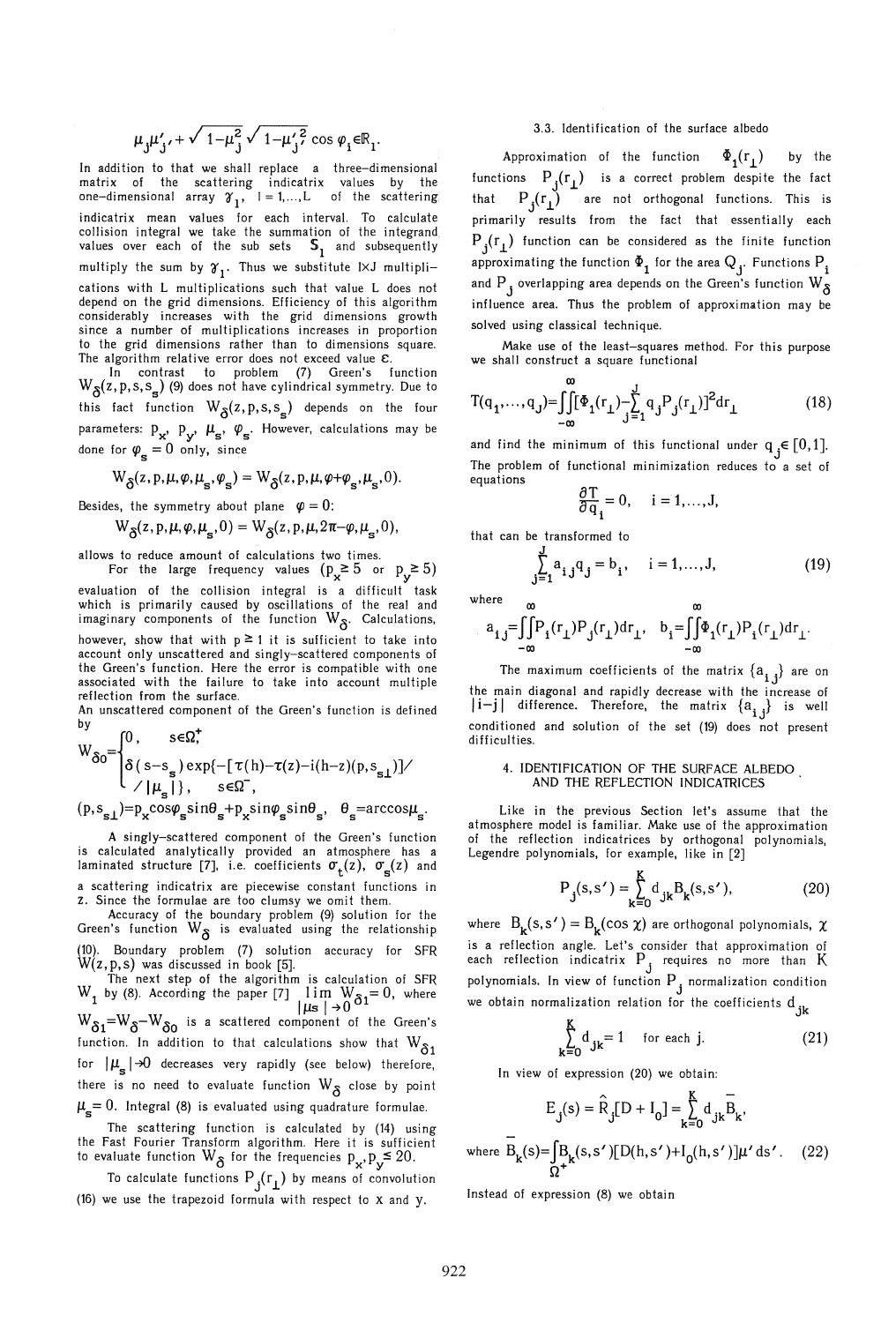$$
W_{1,j}(z, p, s) = \sum_{k=0}^{K} d_{jk} [\overline{B}_{k} exp\{-[\tau(h) - \tau(z) -
$$
  
  $-i(h - z)(p, s_{1})] / |\mu| \} + \overline{W}_{k}],$   
where  $\overline{W}(z, p, s) = \overline{B}_{k}(s, y)W_{k-}(z, p, s, s)$ 

where  $W_k(z, p, s) = \int_{\Omega^+} B_k(s_s) W_{\delta 1}(z, p, s, s_s) ds_s.$ 

Instead of expression (17) for the fixed z and s values we obtain

$$
\Phi_1(r_{\perp}) = \sum_{j=1}^{8} \sum_{k=0}^{8} d_{jk} \overline{P}_{jk}(r_{\perp}),
$$
 (24)

where  $\mathbf{d}_{jk} = \mathbf{q}_j \mathbf{d}_{jk}$ ,

$$
\bar{P}_{jk}(r_{\perp}) = \bar{B}_{k}(s)e^{-[\tau(h)-\tau(z)]/|\mu|}H_{j}(r_{\perp}-\tilde{r}) + \int_{-\infty}^{\infty} \bar{\Theta}_{k}(r_{\perp}-r'_{\perp})H_{j}(r'_{\perp})dr'_{\perp}, \qquad (25)
$$

$$
= \bar{\Theta}_{k}(r_{\perp}) = F^{-1}[\bar{W}_{k}].
$$

Thus, the problem reduces to approximation of function  $\Phi_{1}(\Gamma_{1})$  by functions  $\Phi_{jk}(\Gamma_{1})$ . As compared with problem (17) evaluation of the approximation coefficients in this case<br>is not a correct problem, since functions  $\vec{P}_{i\mathbf{k}}$  (k = 1,...,K; j is a fixed value) insufficiently differ, i.e. we have a non-orthogonal approximation by the similar functions. In order to make the problem of approximation correct we can involve measurements of the upward radiation intensity in several directions.

Suppose we have measurements of radiation intensity  $I(r, s_m)$  in directions  $s_n, \ldots, s_m$ . Evaluate functions  $\Phi_1^m(r_1)$ =I(r, s<sub>m</sub>)-D(z, s<sub>m</sub>) (z is a fixed value) and instead of (24) we obtain

$$
\Phi_{1}^{m}(r_{\perp}) = \sum_{j=1}^{J} \sum_{k=0}^{K} d_{jk} P_{jk}^{m}(r_{\perp}),
$$
 (26)

where functions  $P_{jk}^{m}(r_{\perp})$  are evaluated using a normal pattern for the direction  $s_m$ .

The problem of approximation (26) is solved as follows. Like in the previous Section for each sighting direction, using the least-squares method we obtain a set<br>of J×K linear equations in  $\rm{d}_{jk'}$  since  $\rm{d}_{jk}$  do not depend on the sighting direction

$$
\sum_{j=1}^{J} \sum_{k=0}^{K} d_{jk} a_{i1,jk}^{m} = b_{i1}^{m}, \quad \begin{array}{l} i = 1, ..., J, \\ l = 1, ..., K \\ m = 1, ..., M \end{array} \tag{27}
$$

where

$$
a_{i1\,jk}^{m} = \int_{-\infty}^{\infty} P_{i1}^{m}(r_{\perp}) P_{jk}^{m}(r_{\perp}) dr_{\perp},
$$
  
\n
$$
b_{i1}^{m} = \int_{-\infty}^{\infty} P_{i1}^{m}(r_{\perp}) \Phi_{1}^{m}(r_{\perp}) dr_{\perp}.
$$

Thus we obtain a set of  $J^*K^*M$  equations with  $J^*K$ unknowns. Eq. (27) can be rewritten in a matrix fashion

$$
Ad = b, \tag{28}
$$

where  $A = \{a_{i_1}^m, b_i\}$  is a matrix of the set of equations (27),  $d = \{d_{ik}\}\$ is a vector of unknowns,  $b = \{b_{i,j}^m\}$  is a vector of the Eq. (27) right side. The set of equations (28) can be solved using the least-squares method [10J  $d = A^{\neq}b$ ,

where

$$
\vec{=} = (A^T A)^{-1} A^T \tag{29}
$$

is a pseudo inverse matrix. Matrix (29) is well conditioned when  $M \ge K$ . Hence, to evaluate K harmonics in the reflection indicatrix we must measure the upward radiation intensity at least in K directions.

A

On evaluating coefficients  $\mathbf{d_{jk}}$  coefficients  $\mathbf{q_j}$  and  $\mathbf{d_{jk}}$ can be easily found in view of normalization condition (21)

$$
\mathbf{q}_{\mathbf{j}} = \sum_{\mathbf{k}=0}^K \mathbf{d}_{\mathbf{j}\mathbf{k}}, \qquad \mathbf{d}_{\mathbf{j}\mathbf{k}} = \mathbf{d}_{\mathbf{j}\mathbf{k}} / \mathbf{q}_{\mathbf{j}}.
$$

Consider utilization of this method to determine a reflection indicatrix for a homogeneous but non-Lambertian surface. Here J=l and index j as well as summation over j in all expressions can be omitted. Formula can be rewritten as

$$
\Phi_1(r_{\perp}) = \sum_{k=0}^{K} d_k P_k(r_{\perp}),
$$
\n(29)

where

$$
\bar{P}_{k}(r_{\perp}) = \bar{B}_{k}(s)e^{-[\tau(h) - \tau(z)]/|\mu|} + \iint_{-\infty}^{\infty} \bar{\Theta}_{k}(r_{\perp} - r'_{\perp})dr'_{\perp} = \bar{B}_{k}(s)e^{-[\tau(h) - \tau(z)]/|\mu|} + W_{k}(z, p=0, s).
$$

With the fixed z and S values  $P_k \equiv \text{const}$  and Eq. (29) have an infinite number of solutions.

Using the angular method we obtain a set of  $M$  equations

$$
\Phi_{\mathbf{1}}^{\mathbf{m}} = \sum_{\mathbf{k}=0}^{\mathbf{K}} d_{\mathbf{k}} P_{\mathbf{k}\mathbf{m}}.
$$
 (30)

where  $\Phi_1^{\text{m}} = \Phi_1(z, s_m)$ ,  $P_{km} = P_k(z, s_m)$  with the fixed z values. With  $M < K$  the set of equations (30) has an infinite number of solutions. With  $M \geq K$  the set is unambiguously solvable using the least-squares method, provided matrix  ${P_{t_m}}$  columns are linear independent. Linear independence of the matrix  $\{P_{km}\}\$  columns is easily derived from polynomials  $\mathbf{B}_{\mathbf{k}}(\mathbf{s},\mathbf{s'})$  independence.

## 5. CONDITIONS AND RESULTS OF CALCULATION PERFORMANCE

To solve the key problems of radiation transfer in the atmosphere bounded by an inhomogeneous and non-Lambertian underlying surface i.e. to evaluate SFR  $W(z, p, s)$  and Green's function  $W_{\mathcal{S}}(z, p, s, s)$  SFC2 computer code was developed. The estimated values of the SFR and Green's function are entered into the archives of solutions. The RADIAT code package allows to' solve direct and reverse problems using the archives of the atmosphere transfer functions.

The atmosphere model for  $\lambda = 0.6943 \ \mu m$  [8] was used in the calculations. Fig. 1–3 show azimuth dependencies of the<br>upward radiation Green's function  $W_{\mathcal{S}}(z,p,s)$  components for the upper atmosphere boundary (z = 0) for  $p_{\mathbf{v}}\text{= 0}$  (only  $\text{W}^\text{Re}_\mathbf{\hat{S}}$  , since  $W_S^{\text{Im}}=0$ ) and for  $p_r = 2$ . The calculations confirm the fact that  $W_{\delta}$  rapidly decreases with  $\mu_{s} \rightarrow 0$ . Here the speed of the decrease increases with the p growth. Hence, there is no need to have a large number of nodes  $\mu_{\alpha}$  about 0.

For modeling anisotropic surface reflectance the described in paper [3J BDRF (bidirectional reflectance function) was used. The function was modified in view of normalization condition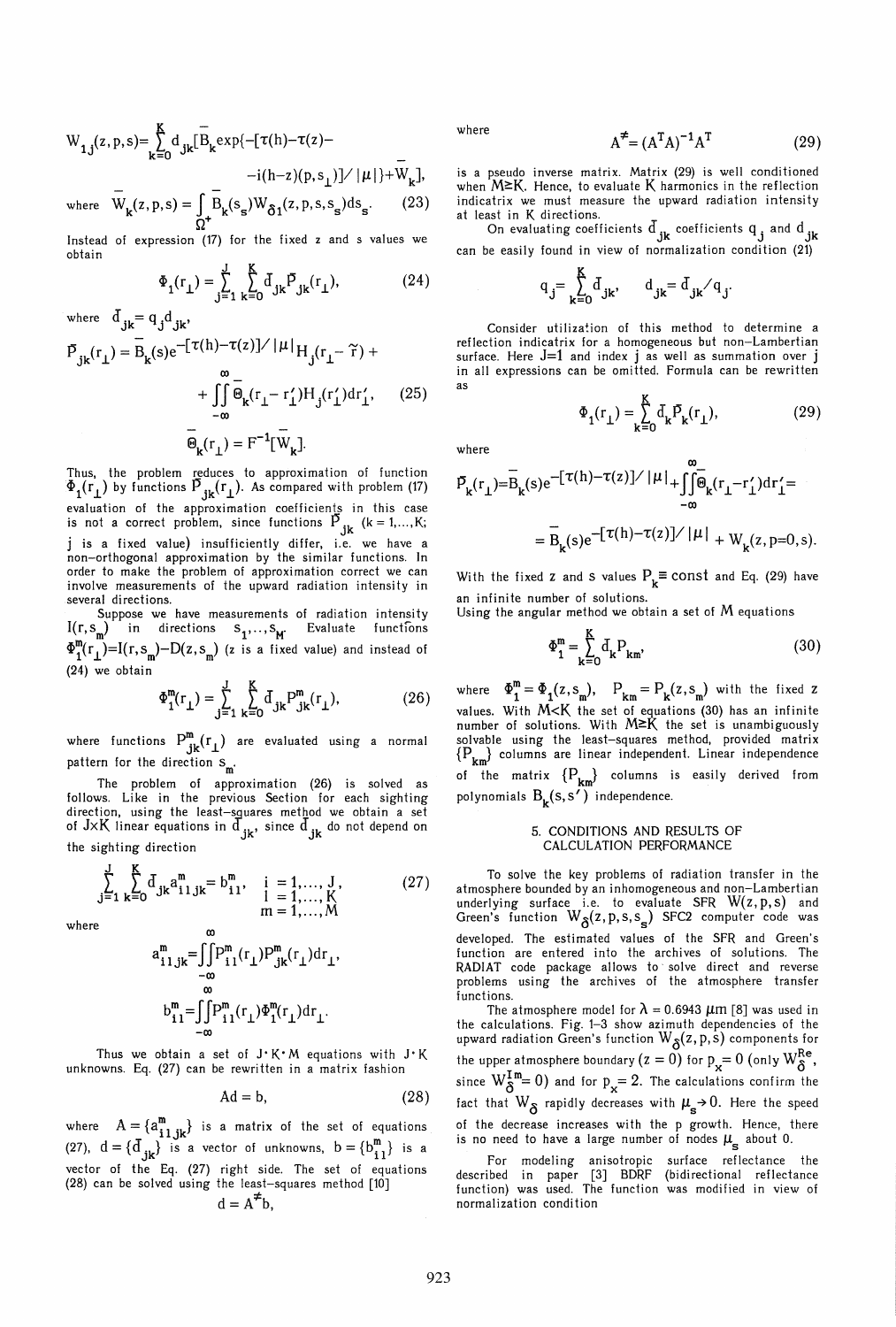$$
P(\mu, \mu', \varphi, \varphi') =
$$
  
= 
$$
\frac{1 + g(\mu')[\mu \mu' + \sqrt{1 - \mu^2} \sqrt{1 - {\mu'}^2} \cos(\varphi - \varphi')]}{1 + \frac{2}{3} \mu' g(\mu')}
$$

where  $g(\mu')$  is an anisotropy factor which varies from -1 to 1. For a Lambertian surface  $g \equiv 0$ . For the model results, the BDRF was taken to be forward scattering and we chose  $g = 0.5$  for normal incidence and  $g = 1$  for grazing incidence i.e.

$$
g(\mu')=1-\mu'/2.
$$

Fig. 4 shows dependence of function  $P(\mu, \mu_{0}, \varphi, 0)$  on a zenith angle for the azimuth values of  $\varphi = 0$ ,  $\varphi = 180^{\circ}$  for the three sun zenith angles  $\theta_0 = \arccos \mu_0 = 30^\circ$ ;  $45^\circ$ ;  $60^\circ$ . Fig. 5 shows dependence of function  $E(s)$  on the zenith angle cosine for the same three sun zenith angles. Maximum  $E(\bar{s})$  (as well as reflection indicatrix) falls at the area of the solar glare. Fig. 6 shows comparison of the amplitude-frequency response values obtained by the formula (8) for Lambertian and non Lambertian surfaces. Fig. 7 illustrates distribution of the upward radiation intensity for the various sighting angles for the "step" albedo

$$
\mathrm{q}(\boldsymbol{x})=\left\{\begin{array}{ll} 0.2 & \boldsymbol{x}\hspace{-0.15cm}<\hspace{-0.15cm}0,\\ 0.4 & \boldsymbol{x}\hspace{-0.15cm}\geq\hspace{-0.15cm}0.\end{array}\right.
$$

Calculation results for the Lambertian and non-Lambertian reflection from the right side of the surface  $(x \geq 0)$  are compared (the left side  $(x < 0)$  is a Lambertian surface). Fig. 8 shows similar results, but for the "belt" albedo

$$
q(x) = \left\{ \begin{array}{ll} 0.2 & x < -2 \text{ km,} \\ 0.6 & -2 \text{ km,} \leq x \leq 2 \text{ km,} \\ 0.4 & x > 2 \text{ km.} \end{array} \right.
$$

It should be noted that the graphs show total intensity in approximation of a single scattering from the surface in view of atmosphere haze. The calculations were done in the relative units with  $S_{\lambda} = 1$ .

Based on the results of the direct problem using the algorithm described in Section 3, identification of the surface albedo for the known reflection indicatrices was done. The error of albedo, both "step" and "belt", identification is some 3-4% for the various combinations of reflection indicatrices.

The error of the reflection indicatrices identification on the basis of the method described in Section 4 did no exceed 15% for the 3-angular measurements *(11* = -0.997; -0.755; -0.461) and 5% for the 9-angular measurements  $(\mu = -0.997, -0.755, -0.461; \varphi = 0^{\circ}, 90^{\circ},$ 180<sup>°</sup>). The error of albedo identification did not exceed 10% in the first case and 5% in the second case.





Fig. 4. Dependence of BDRF  $P(\mu, \mu_{0})$  from  $\mu$ 



Fig.5 Dependence of E(s) from  $\mu$